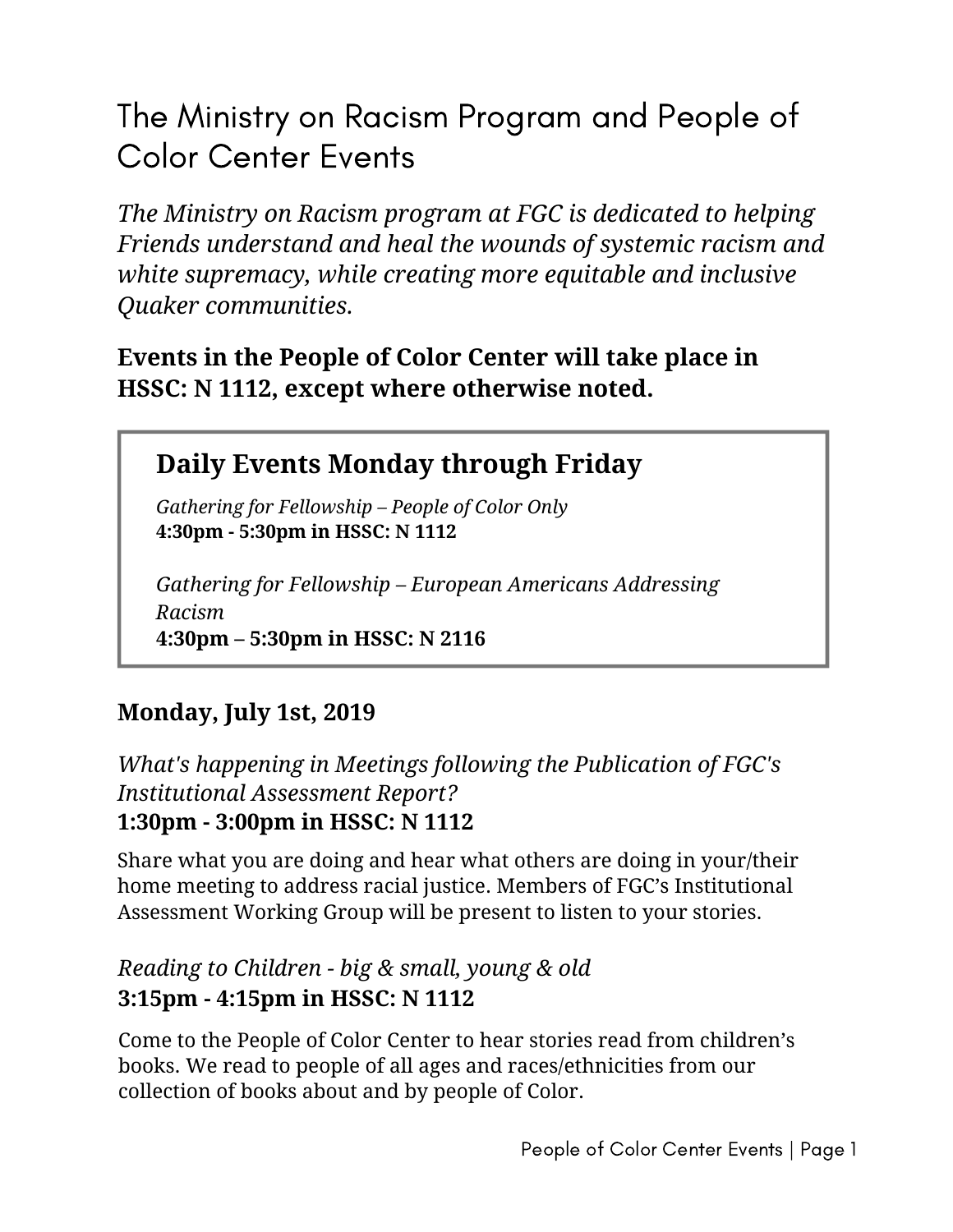# **Tuesday, July 2nd, 2019**

### *Institutional Assessment Task Force & Implementation Group* **1:30pm - 3:00pm in HSSC: N 1112**

Learn about the work of FGC's Institutional Assessment Task Force and Implementation Group. You are welcome to ask any questions you have about the Institutional Assessment Report.

### *White Privilege Conference Recap & Discussion* **3:15pm - 4:15pm in HSSC: N 1112**

Long-time WPC attendee **Janice Domanik** will lead a discussion that answers questions such as: Why does FGC participate in the White Privilege Conference? What successes and struggles have Friends experienced in learning from WPC to take back to their meetings?

## **Thursday, July 4th, 2019**

## *Becoming an Anti-Racist Faith Community* **1:30pm - 3:00pm in HSSC: N 1112**

Spend time with some of the presenters from Tuesday night's plenary. You are invited to ask questions about their work and/or the Institutional Assessment on Systemic Racism.

## *Diversifying Your Library Collection* **3:15pm - 4:15pm in HSSC: N 1112**

Join us for a discussion with **Regina Renee Ward** on evaluating books & media with an inclusive lens. We'll explore key concepts essential to cultivating and promoting inclusive & equitable collections, such as the experiences of LGBTQIA people, Native people, people of color, people with disabilities, non-binary or gender non-conforming people and ethnic, cultural, and religious minorities. We will share resources and you will learn best practices for evaluating, auditing and diversifying your collections.